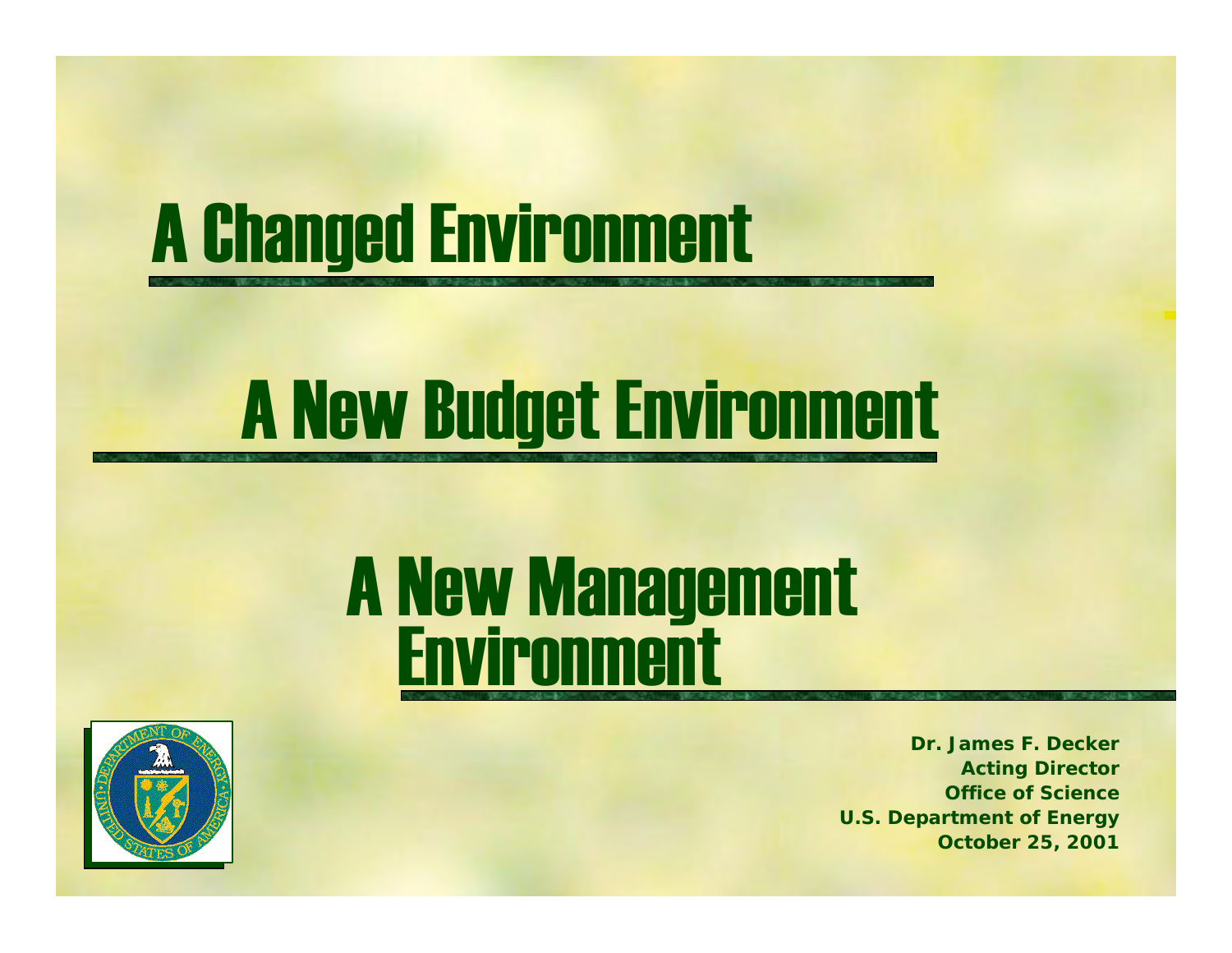#### A Changed Environment

 $\blacksquare$  Consequence of the events of 9/11

- -- Daily security issues in DOE mean increased costs throughout the DOE complex
- -- The war on terrorism is shifting Federal Budget, and hence Federal R&D, priorities.
- **B** S&T, and SC laboratories, have a role to play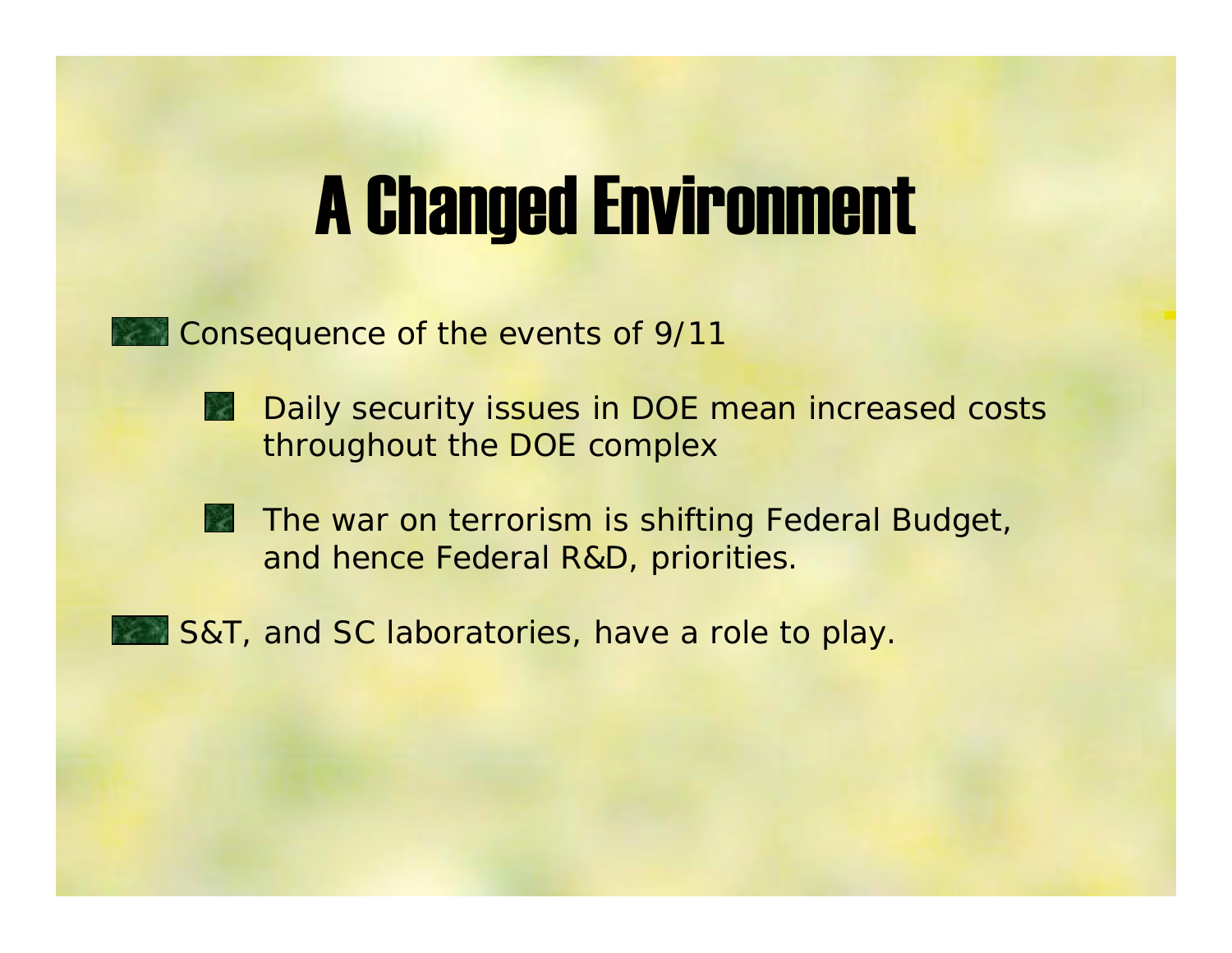#### A New Budget Environment

#### **From** *the Washington Post***, October 17, 2001, p A03:**

" The White House signaled last night it will seek a reordering of federal budget priorities, with programs not related to fighting terrorism or enhancing security under scrutiny for reductions or elimination. Mitchell E. Daniels Jr., the White House budget director, warned that permanent budget deficits may emerge again if lawmakers do not trim back parts of the government not dedicated to the military, law enforcement and intelligence-gathering."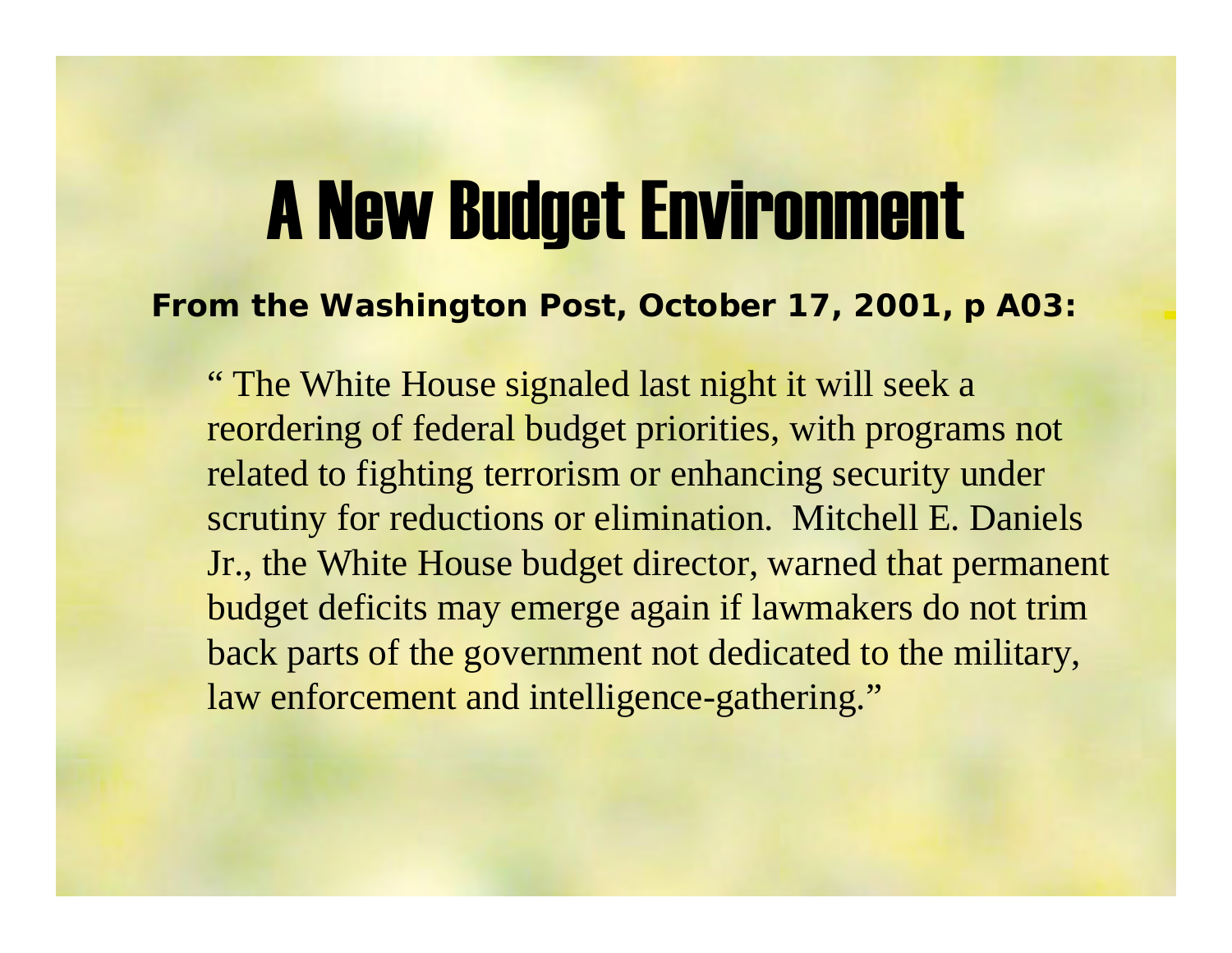#### A New Management Environment

The Secretary made remarks at the Quarterly Leadership Meeting, October 16, 2001 on DOE Mission and Priorities:

> "We are one Department . . . our overarching mission is national security . . . our energy and science programs should be judged by whether they advance this nation's energy – and hence, national– security.

> . . . means that we should focus on certain priorities*."*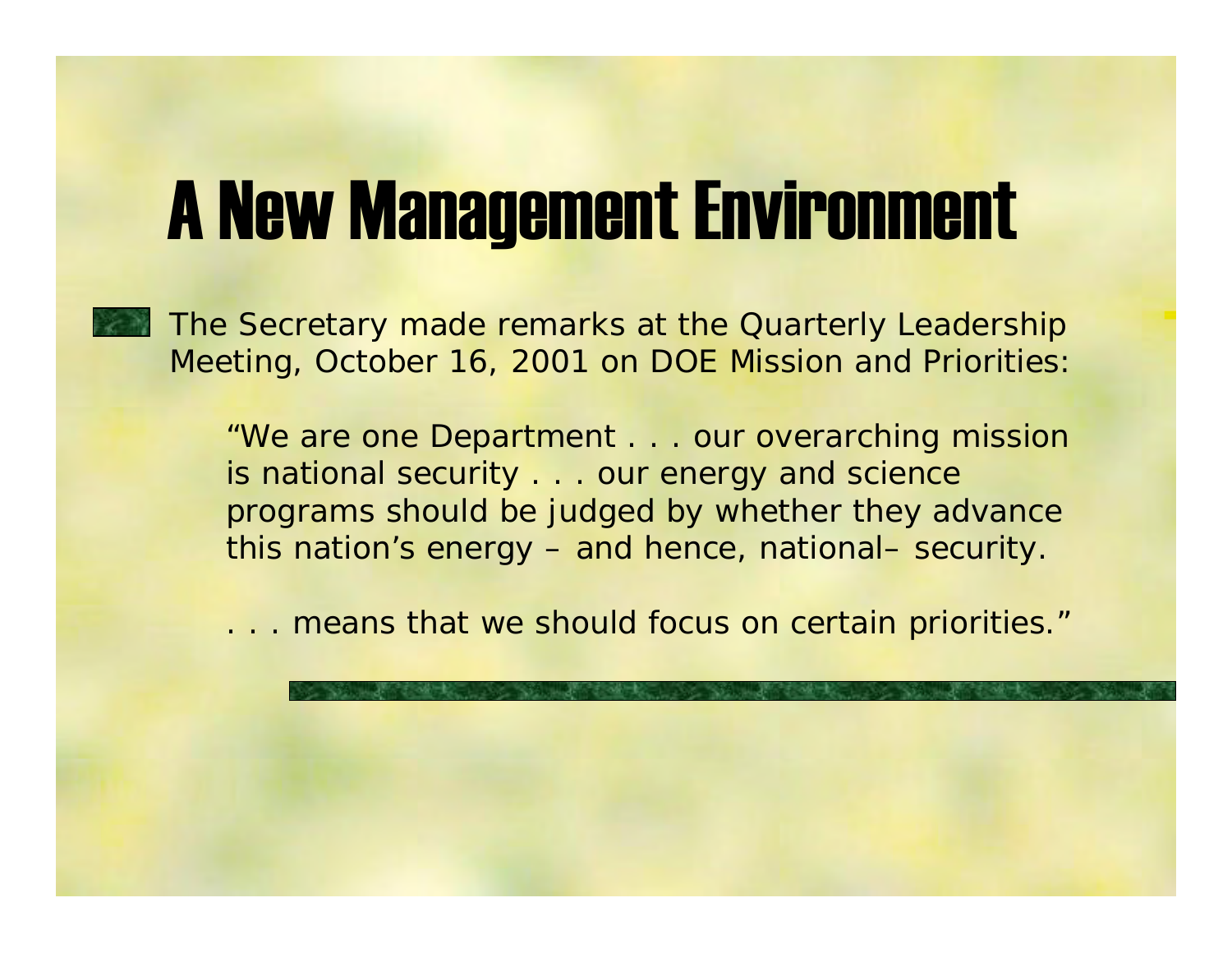#### NNSA Priorities

- 1. Guarantee the safety and reliability of the nuclear stockpile
- 2. Gear R&D and production plans to the Administration's nuclear strategy
- 3. Produce a plan to address and resolve the threat of weapons of mass destruction
- 4. Provide safe, efficient, effective nuclear power plants for the U.S. Navy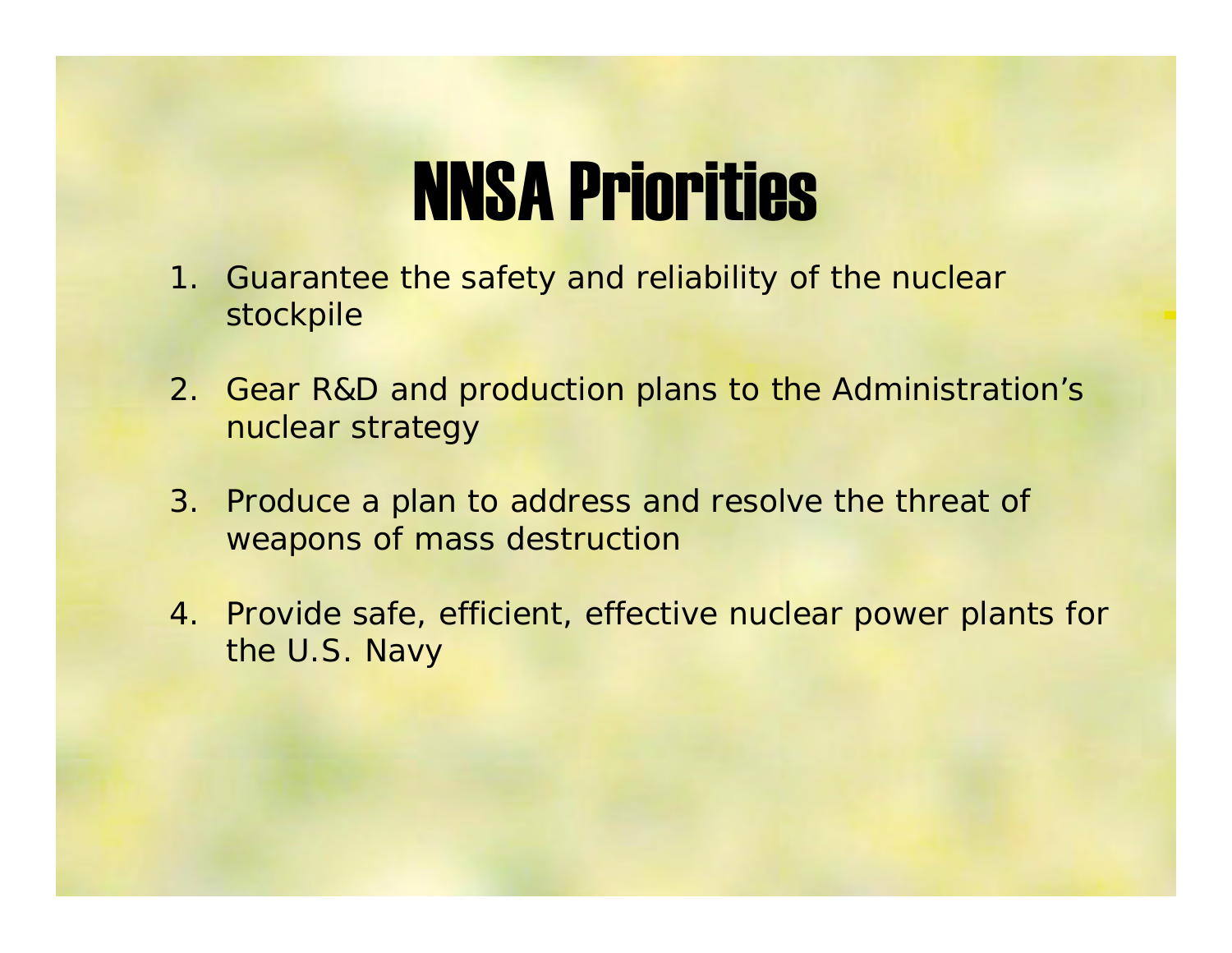#### Energy Priorities

- 1. Protect the nation's critical infrastructure for energy production and delivery
- 2. Implement the National Energy Plan
- 3. Direct R&D budgets to ideas and innovations relatively immature in development, and ensure greater application of mature technologies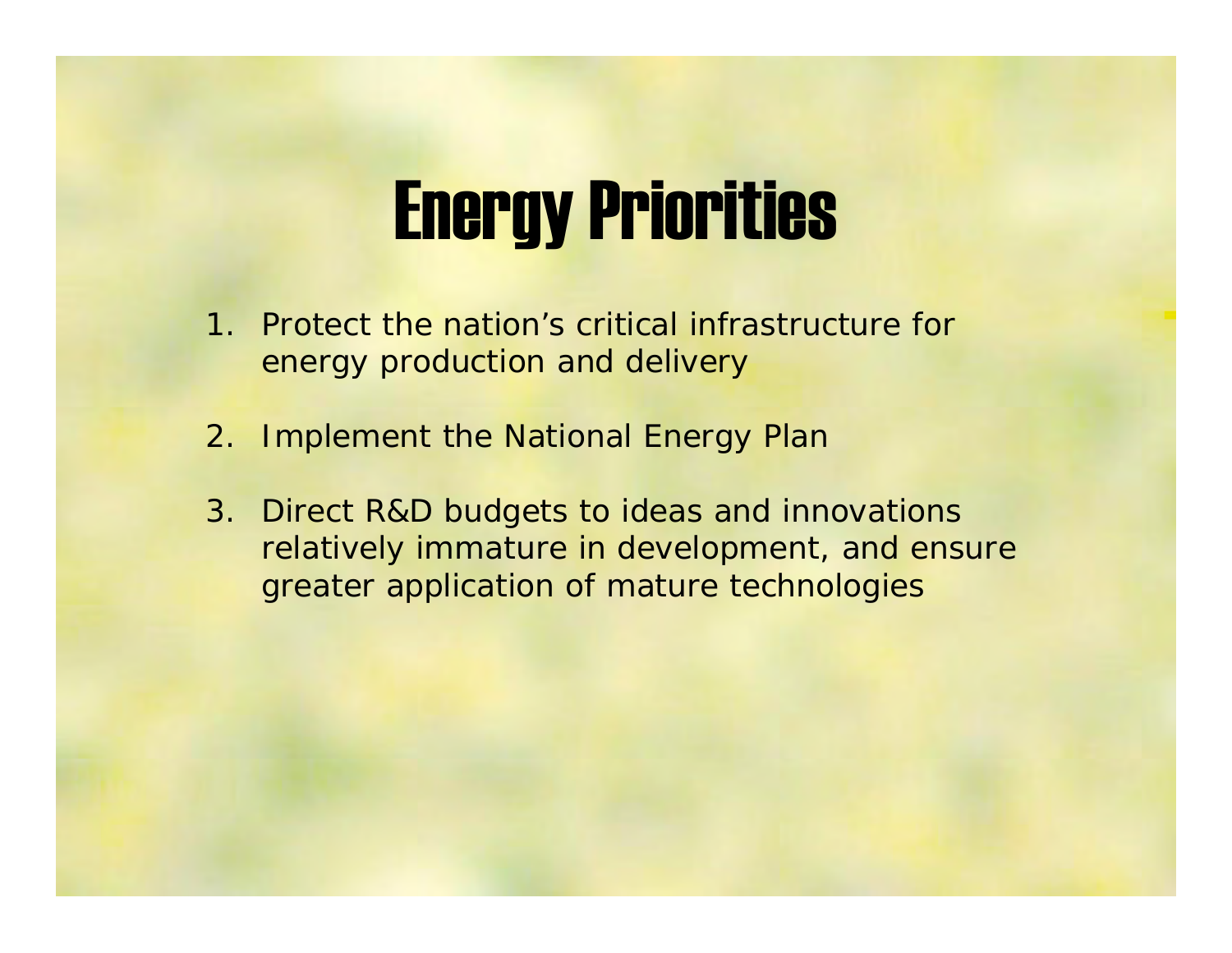# Priorities for Environmental **Management**

- 1. Review the entire Environmental Management program; produce plan to accelerate clean up and close sites where there is no longer a national security mission
- 2. Complete the process of determining the suitability of Yucca Mountain for permanent spent fuel storage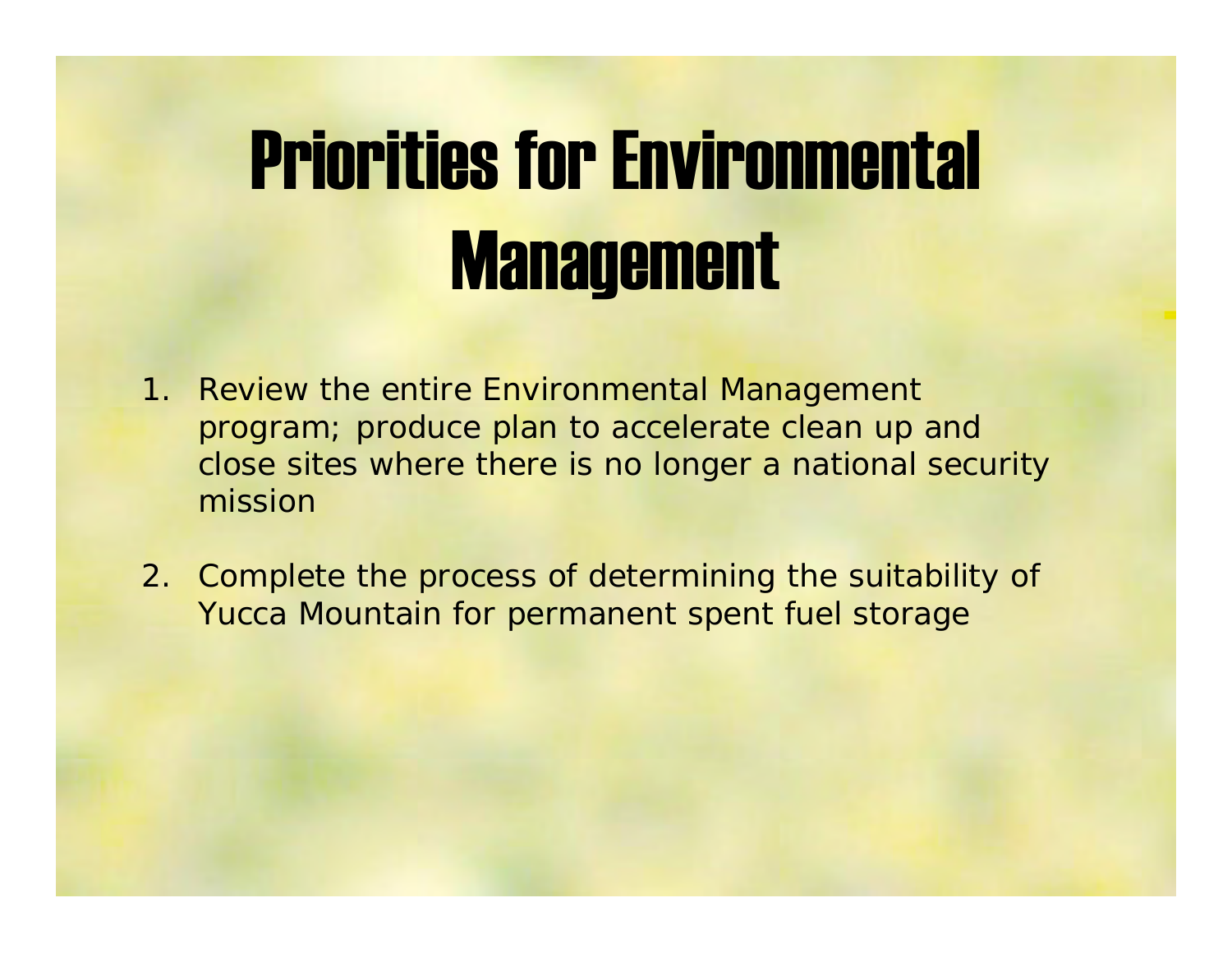#### DOE Priorities for Science

"The national laboratories are rightly viewed as a national treasure. But the national laboratories and our science programs are not a treasure to be raided regardless of mission, scope or budget. They are too important to be squandered.

So, from now on, I will expect us to implement a major change in how we do business. That change means that our science programs and national laboratory work should directly relate to and support the missions . . . outlined above. Programs and projects that fall outside those missions will not receive my support for funding without a clarity of mission and compelling circumstances."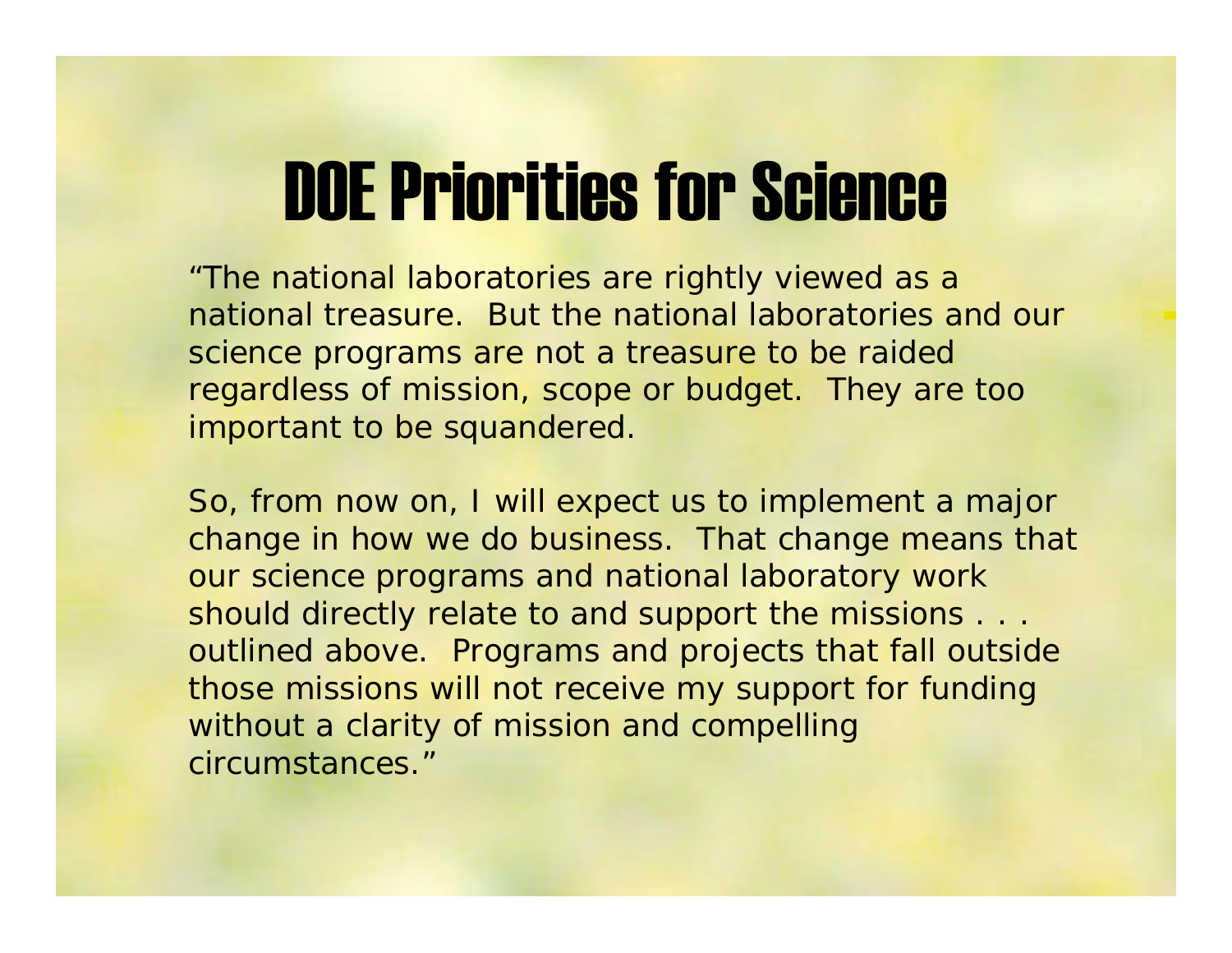#### DOE Priorities for Science

". . . And it is important to note, for example, that programs like the human genome project, or the President's National Climate Change Initiative, support our mission –whether using what we've learned in genetic sequencing to protect against bioterrorism, or unleashing our technological genius to ensure a future where our energy security is enhanced, not eroded, by our efforts to understand and address climate change."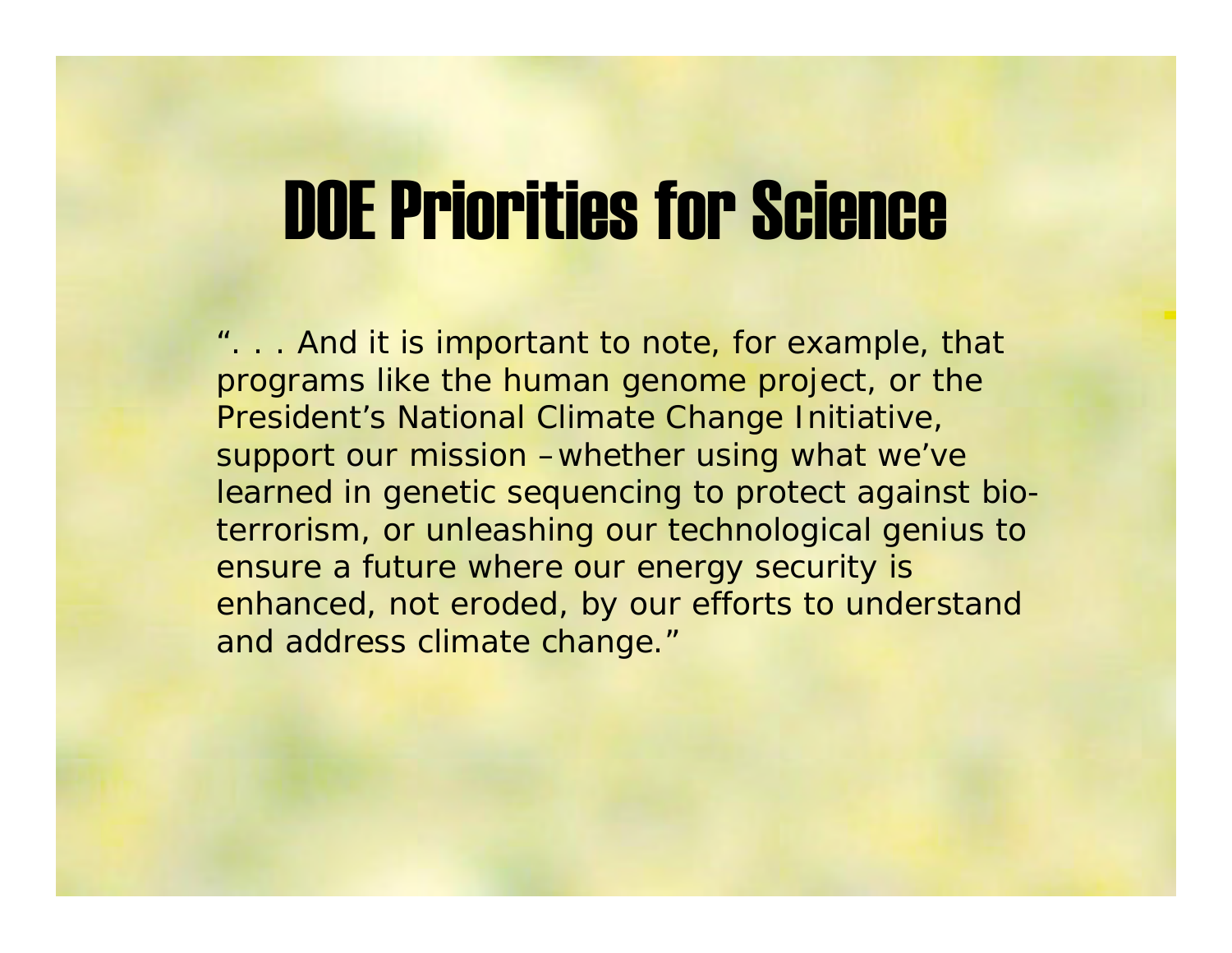### A New Management Environment

• DOE senior management has made performance, planning, and accountability a priority:

" . . . I also expect measurable performance objectives and accountability. Where performance does not measure up, I have made clear to my entire leadership team that changes will be made." (The Secretary of Energy, October 16, 2001.)

 Funding decisions now consider how well programs are managed.

 Deputy Secretary Blake has initiated operational program reviews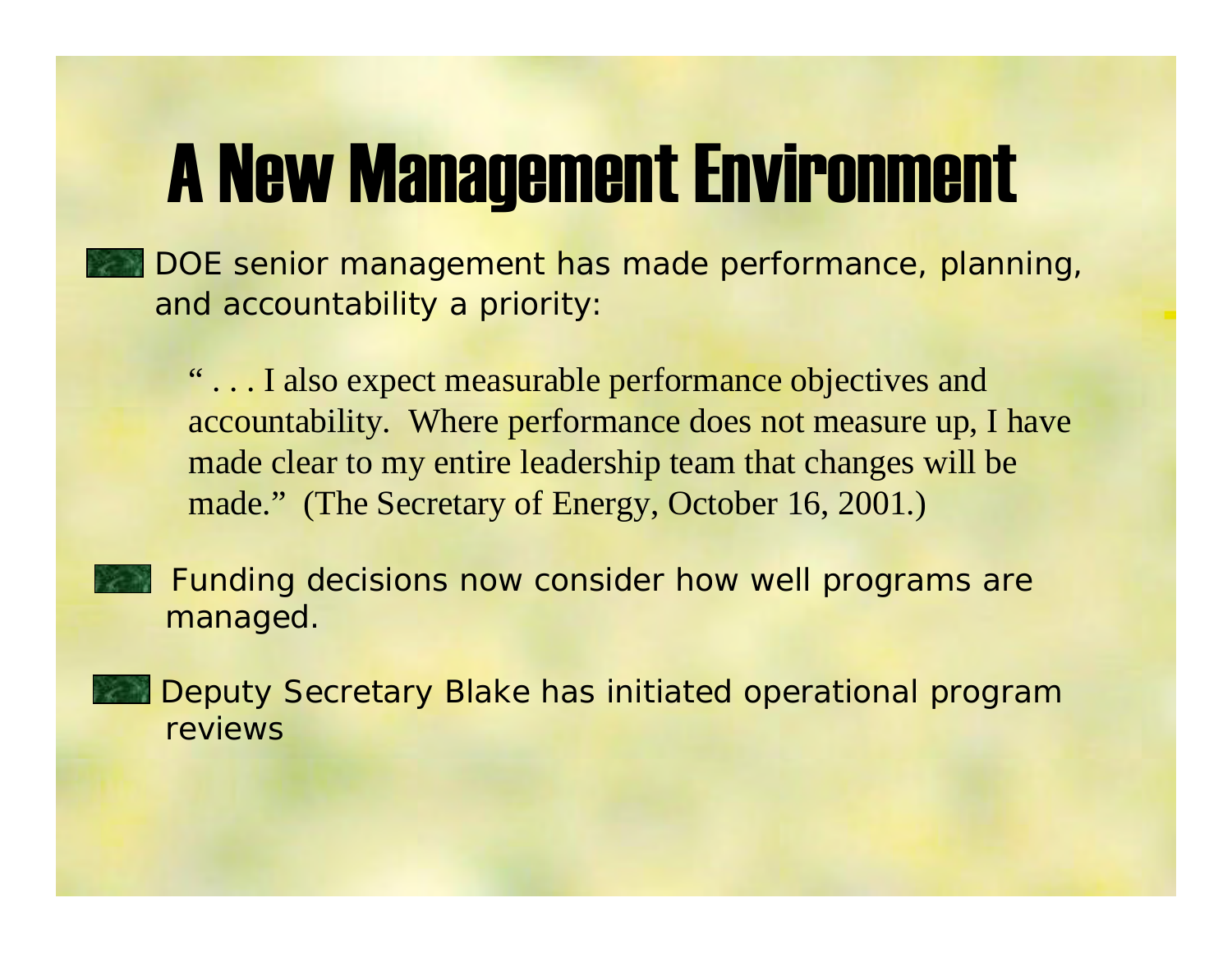#### A New Management Environment

- Strategic Plans  $\rightarrow$  Budgets  $\rightarrow$  Performance by **Managers** 
	- Strategic Mission Reviews of all programs; Office of Science review is just starting
	- The FY 2003 budget is to integrate strategic plans and performance management
	- Personnel Appraisals are now to be tied to measurable performance standards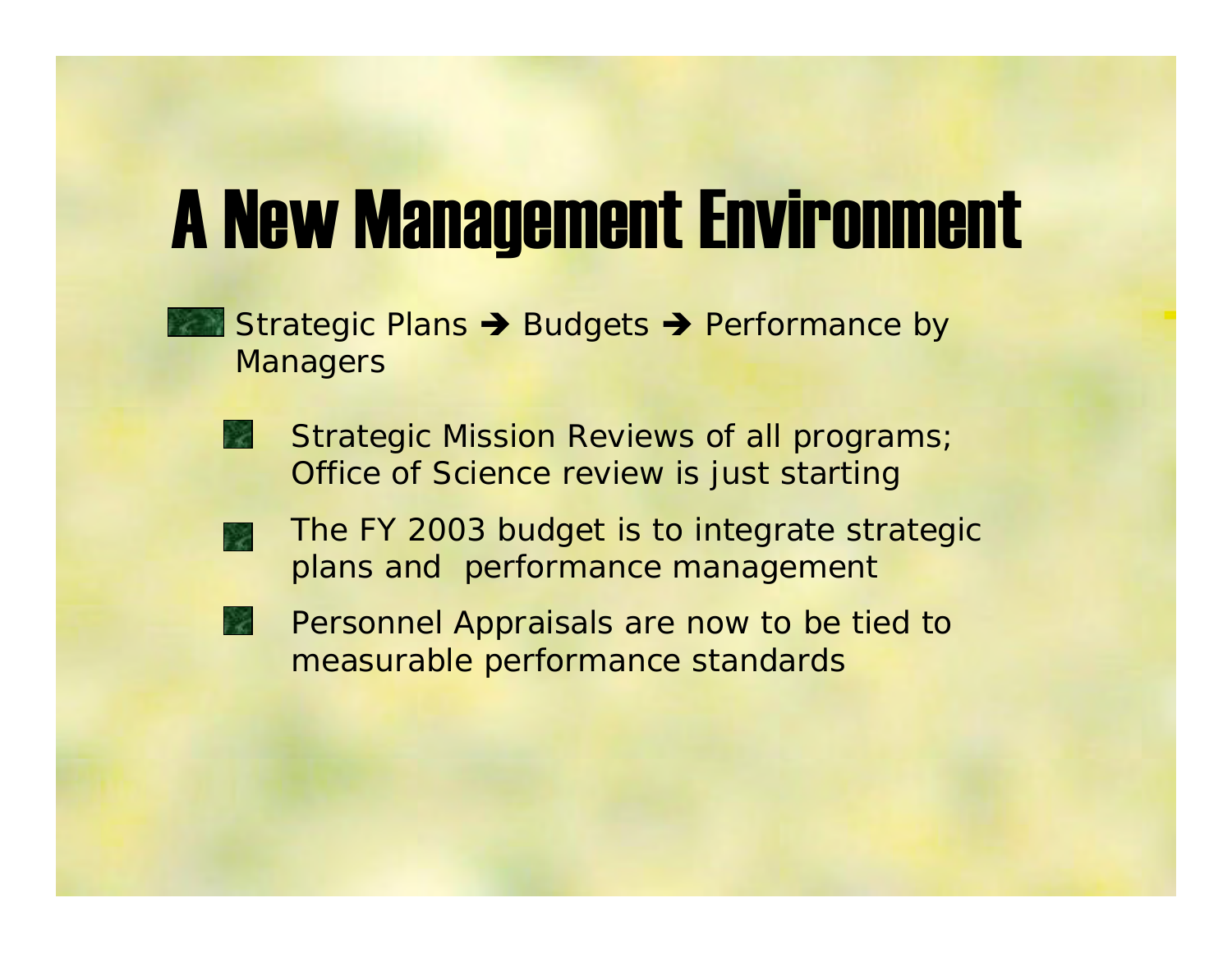### **SciDAC**



**Difficult to manage** distributed funding cross-cutting in nature many institutions involved

• Project orientation needed, with clear goals and deliverables, especially for applications

• Dave Bader is the Acting Assistant Director for SciDAC